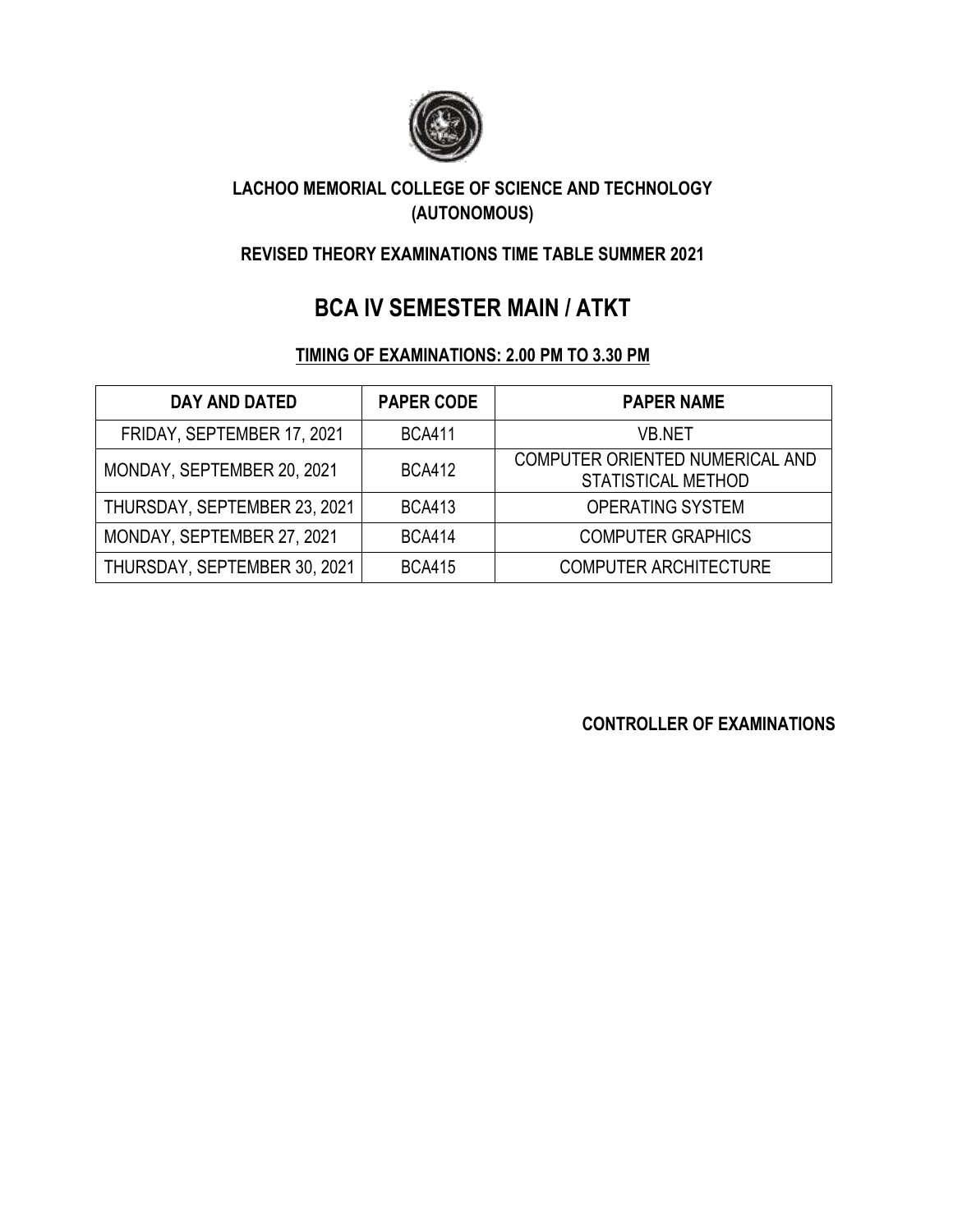

# **LACHOO MEMORIAL COLLEGE OF SCIENCE AND TECHNOLOGY (AUTONOMOUS)**

#### **REVISED THEORY EXAMINATIONS TIME TABLE SUMMER 2021**

# **BBA IV SEMESTER MAIN/ATKT**

#### **TIMING OF EXAMINATIONS: 2.00 PM TO 3.30 PM**

| <b>DAY AND DATE</b>          | <b>PAPER CODE</b> | <b>PAPER NAME</b>                   |
|------------------------------|-------------------|-------------------------------------|
| FRIDAY, SEPTEMBER 17, 2021   | <b>BBA411</b>     | <b>RESEARCH METHODOLOGY</b>         |
| MONDAY, SEPTEMBER 20, 2021   | <b>BBA412</b>     | MANAGEMENT ACCOUNTING               |
| THURSDAY, SEPTEMBER 23, 2021 | <b>BBA413</b>     | <b>INTERNATIONAL TRADE</b>          |
| MONDAY, SEPTEMBER 27, 2021   | <b>BBA414</b>     | MONEY, BANKING & INSURANCE          |
| THURSDAY, SEPTEMBER 30, 2021 | <b>BBA415</b>     | <b>BUSINESS ENTREPRENEURSHIP</b>    |
| MONDAY, OCTOBER 4, 2021      | <b>BBA416</b>     | <b>INCOME TAX: LAW AND PRACTICE</b> |

**CONTROLLER OF EXAMINATIONS**